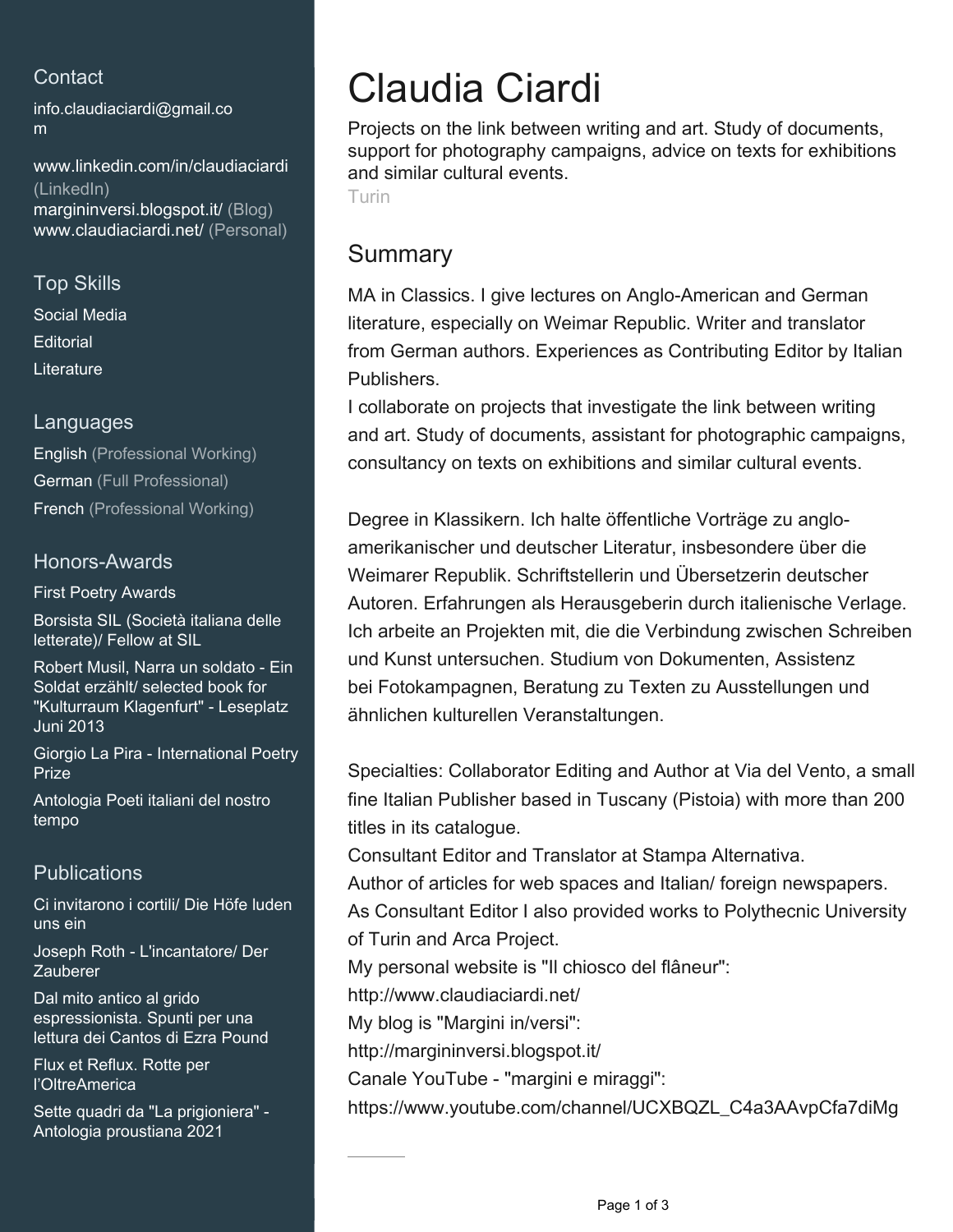## **Experience**

Public Libraries - Foundations - Archivio Schellino at Dogliani Researcher, consultant and writer 2018 - Present (4 years) Turin, Piedmont, Italy / Dogliani, Piedmont

Research on archival documents (2018-2021) and presentation of unpublished papers (December 2021). Inauguration of the dedicated exhibitions.

Atti e Rassegna tecnica (Società ingegneri e architetti di Torino) Contributor to academic journals and photo campaign consultant March 2019 - Present (2 years 11 months) Turin Area, Italy

Contributor to academic journals as consultant for architectural and artistic photography projects.

#### Public Libraries

Didactic activity at Institutions and Foundations, study of works held in Public Archives September 2018 - Present (3 years 5 months) Turin, Cuneo, Dogliani - Piedmont

I had access to the archival collection of the architect Schellino at the Dogliani Library. My study activity was presented at the International Convention of December 1, 2018 by the Chapel of the Holy Family in Dogliani together with Andrew Graham-Dixon and the personalities of the administration.

Foreign Cultural Relations Responsible for cultural relations with Germany September 2013 - Present (8 years 5 months)

Cooperating institutions abroad, culturally orienting activities.

Editorial Consultancy Services - Via del Vento edizioni; Crocetti editore; Adda editore; External consultant for book publishing companies and private consultancy

2011 - Present (11 years)

Consultancy to private persons (as freelance) and book publishing companies (as external collaborator) in manuscript editing. I provide copyediting, manuscript critiques, developmental editing and mentorship.